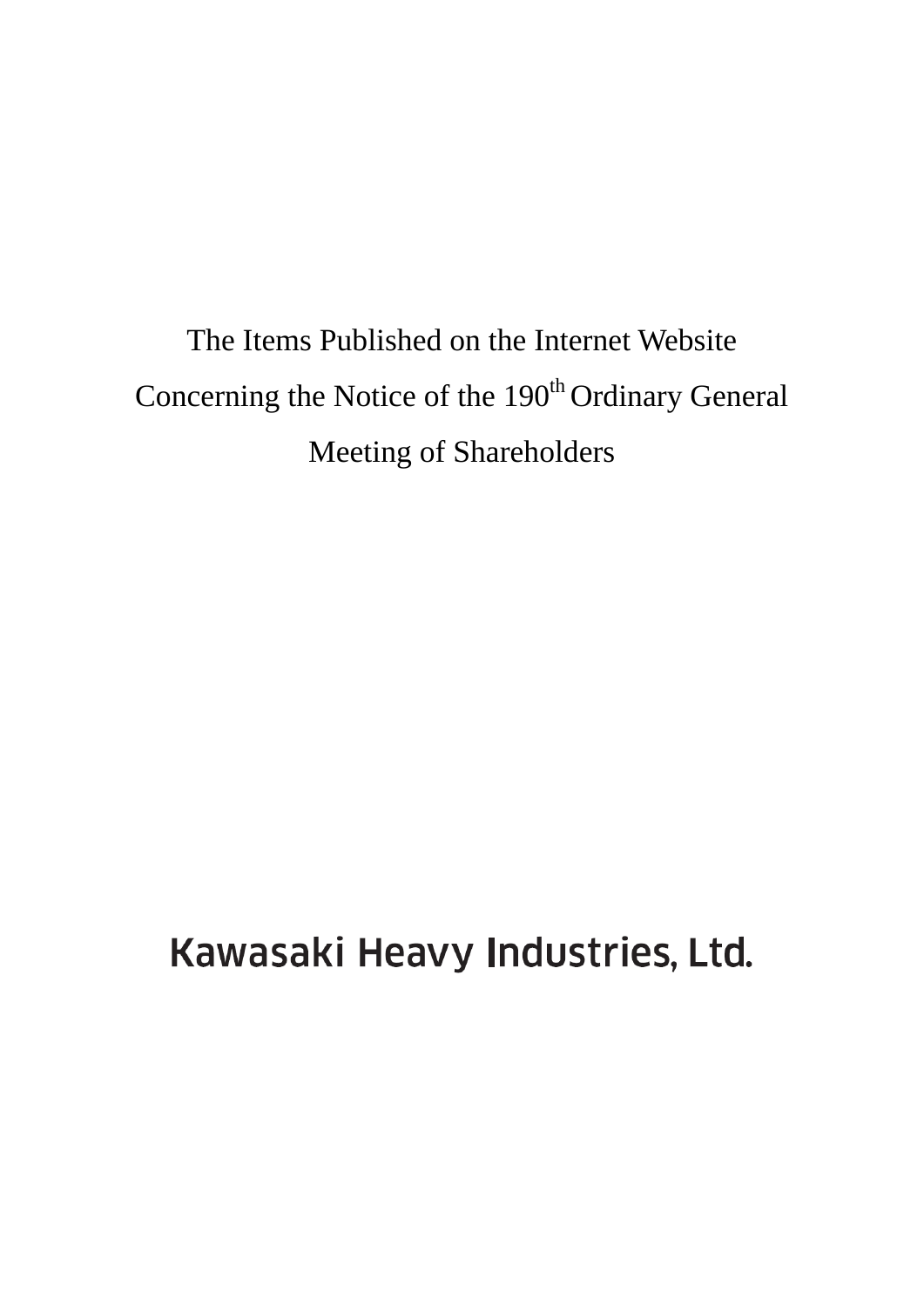# **Notes to the Consolidated Financial Statements**

### **(Notes to the basis for preparation of consolidated financial statements)**

1. Scope of consolidation

Number of consolidated subsidiaries and names of principal subsidiaries 95 in total

- (Domestic) Kawasaki Trading Co., Ltd., NIPPI Corporation, KCM Corporation, Kawasaki Machine Systems, Ltd., Kawasaki Thermal Engineering Co., Ltd., KCMJ Corporation, EarthTechnica Co., Ltd., Kawasaki Motors Corporation Japan
- (Overseas) Kawasaki Motors Corp., U.S.A., Kawasaki Motors Manufacturing Corp., U.S.A., Kawasaki Motors Enterprise (Thailand) Co., Ltd., Kawasaki Motors Europe N.V., Kawasaki Rail Car, Inc., P.T. Kawasaki Motor Indonesia, Kawasaki Motors (Phils.) Corporation, Flutek, Ltd.

Two newly established subsidiaries were included in the scope of consolidation. Four consolidated subsidiaries were eliminated due to an absorption-type merger with another consolidated subsidiary or liquidated, and were excluded from the scope of consolidation.

- 2. Application of the equity method
	- (1) Number of non-consolidated subsidiaries and affiliates and names of principal companies which are subject to the equity method Affiliates 17, Nantong COSCO KHI Ship

Engineering Co., Ltd.

17 in total

Of the additional three affiliate companies which are accounted for by the equity method, Dalian Cosco Khi Ship Engineering Co., Ltd. and Estaleiro Enseada do Paraguacu S.A. received new investment and one company was newly established. Accordingly, they have been included in the scope of accounting by the equity method from the current consolidated fiscal year.

(2) Names of principal companies of non-consolidated subsidiaries and affiliates not subject to the equity method Affiliates **Commercial Airplane Co., Ltd.,** 

Asahi Aluminium Co., Ltd.

These affiliates are excluded from application of the equity method because they do not have any material impact on the consolidated financial statements with respect to net income and retained earnings.

# 3. Significant accounting policies

- (1) Standards and methods for evaluation of assets
	- (i) Marketable securities
		- Bonds held to maturity Principally stated by the amortized cost method
			- Other marketable securities
			- Securities with market quotations Stated at market based on the market price on the settlement date of the accounting period (with all valuation differences charged to net assets and the cost of sale computed mainly by the moving average method).
			- Securities without market quotations Stated at cost principally using the moving average method No trading securities are held by the Company.
	- (ii) Inventories Stated at cost principally using the specific identification method, the moving-average method, and the first-in first-out method (a method for lowering the book value due to deterioration of profitability)
	- (iii) Net credit and net liability incurred by derivative transactions Stated at market
- (2) Depreciation methods for fixed assets
	- (i) Property, plant and equipment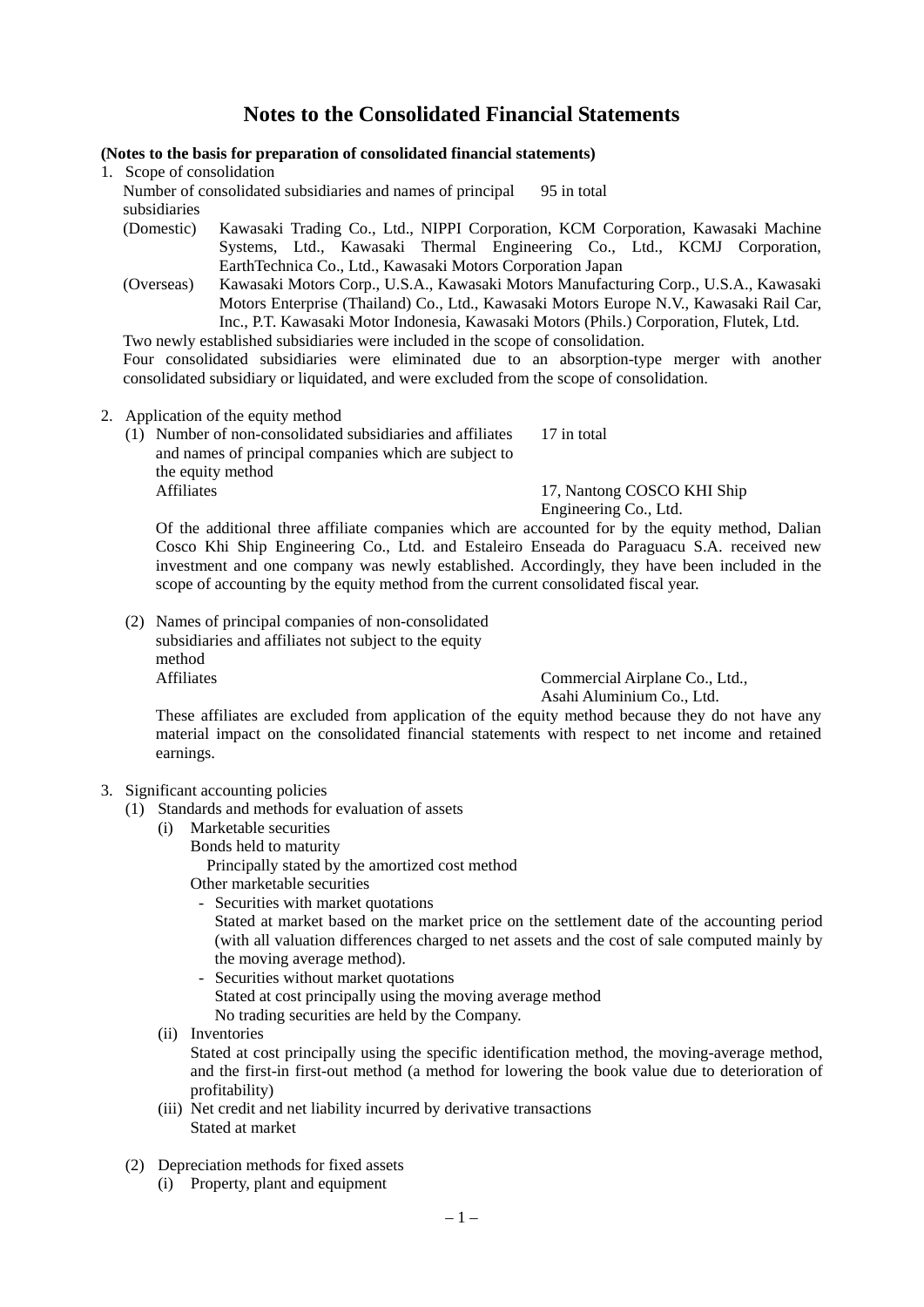#### - Other than leased assets

The declining balance method is principally used for depreciation. However, the straight line method is used for buildings acquired on or after April 1, 1998 (excluding buildings fixtures).

- Leased assets

The leased assets involved in finance lease transactions that do not involve transfer of ownership are subject to the straight-line method, whereby the leasing period is deemed to be the duration of useful life and the residual value as zero.

With respect to finance lease transactions not involving the transfer of ownership undertaken prior to the first year of implementation of the revision of the lease accounting standards, the Company continues to apply accounting treatment similar to that for ordinary operating leasing transactions.

- (ii) Intangible assets
	- Other than leased assets

The straight line method is used. The Company's own software (used by the Company) is subject to amortization based on the period of internal use (generally five years).

- Leased assets

The leased assets involved in finance lease transactions that do not involve transfer of ownership are subject to the straight-line method, whereby the leasing period is deemed to be the duration of useful life and the residual value as zero.

With respect to finance lease transactions not involving transfer of ownership undertaken prior to the first year of the implementation of the revision of the lease accounting standards, the Company continues to apply an accounting treatment similar to that for ordinary operating leasing transactions.

#### (3) Standards for translation of assets and liabilities denominated in foreign currencies into yen

The Company applies the revised accounting standards for transactions denominated in foreign currencies (*Opinion Concerning the Revision of Accounting Standards for Transactions Denominated in Foreign Currencies* issued by Business Accounting Council on October 22, 1999).

- (4) Methods of accounting for provisions
	- (i) Allowance for doubtful receivables In order to provide losses due to doubtful receivables, an amount mainly based on the historical write-off rate is recorded for ordinary receivables, and the necessary amount based on the estimated recoverability of individual cases is recorded for specified receivables such as
	- doubtful receivables. (ii) Accrued bonuses
	- A provision is recorded based on estimated bonuses to employees. (iii) Provision for product warranties A provision is recorded for expenditures for warranties concerning construction contracts based on past experience or on estimations of individual cases.
	- (iv) Provision for losses on construction contracts A provision for an estimated amount of losses is recorded for the next fiscal year and thereafter concerning construction works which are anticipated to incur significant losses and which allow reasonable estimation of the loss incurred at the end of fiscal year under review among those construction works that have not been delivered as of the end of the fiscal year.
	- (v) Employees' retirement and severance benefits

A provision is recorded for the amount deemed to have been incurred as of fiscal year-end under review based on the estimated retiree benefits and plan assets as of this fiscal year-end (including the retirement benefit trust) in order to cover employee retirement benefits.

Actuarial differences are expensed effective from the next fiscal year mainly by the straight line method over a period of ten years, and past service liabilities are expensed effective from this fiscal year chiefly by the straight line method for a period of ten years.

# **(Additional Information)**

Transfer of benefit obligation relating to employees' pension fund

Two consolidated subsidiaries received approval from the Minister of Health, Labour and Welfare with respect to their applications for exemption from the benefit obligation related to future employee services under the substitutional portion of the employees' pension fund on May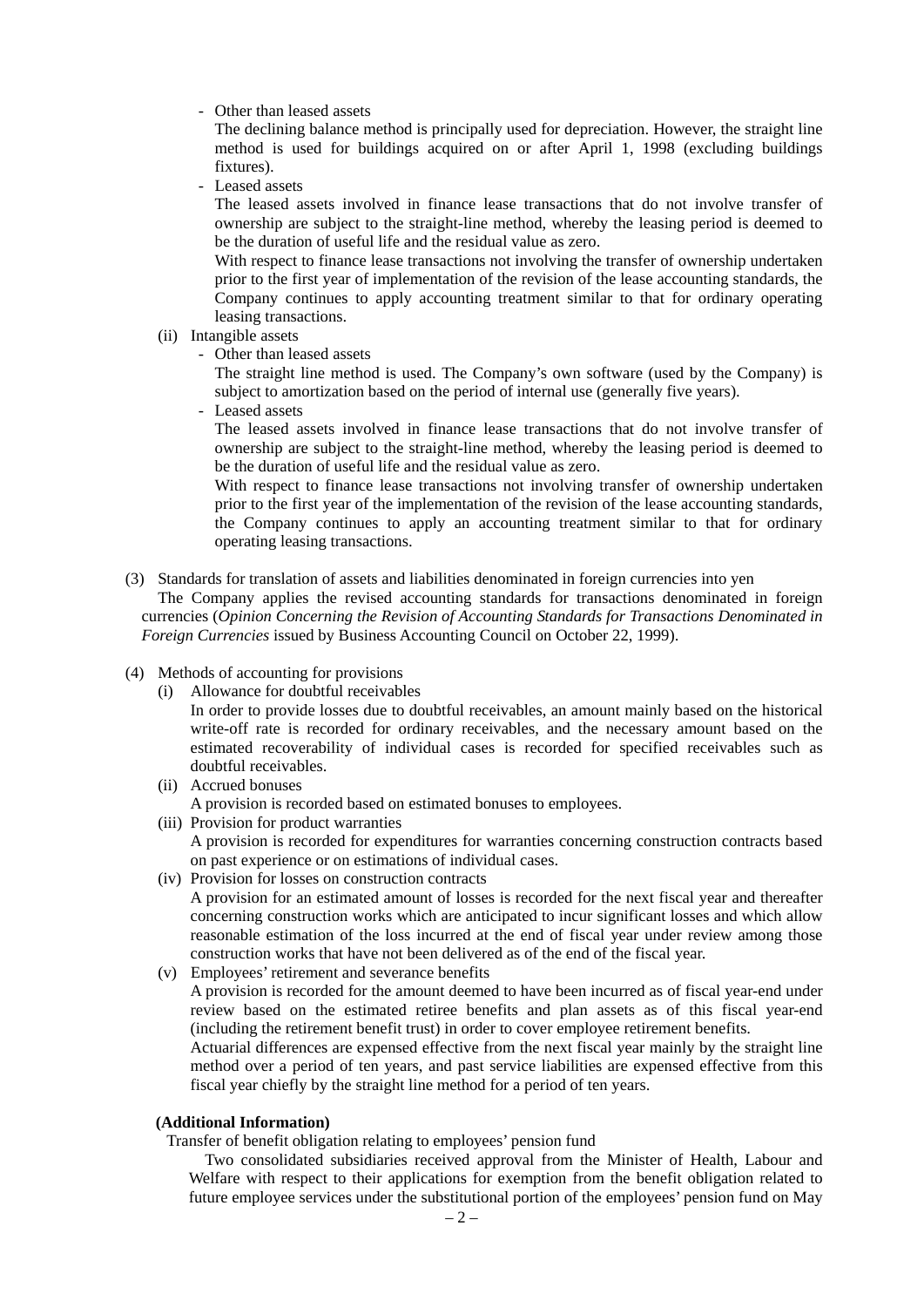1, 2012, and for exemption from the past benefit obligation with respect to the substitutional portion of the employees' pension fund on March 31, 2013. As a result, "Gain on transfer of benefit obligation relating to employees' pension fund" of 8,624 million yen was recorded in "Extraordinary income" in the consolidated statement of income.

(vi) Provision for losses on damages suit

In preparedness for litigation losses, we have estimated future potential losses, and have posted an amount deemed necessary.

- (vii) Provision for environmental measures The Company provided an estimated amount to cover expenditures such as the disposal of PCB (poly chlorinated biphenyl) waste required under the "Law Concerning Special Measures for Promotion of Appropriate Disposal of PCB Waste."
- (5) Hedge accounting policy

The Company employs deferred hedge accounting and defers recognition of unrealized losses, unrealized gains, and evaluation differences incurred by the marking to market of hedges such as derivative transactions as net assets until losses and gains due to the target of hedging are recognized.

(6) Standards for revenue recognition

The standard applied for posting revenue for construction contracts is in accordance with the Accounting Standard for Construction Contracts (Accounting Standards Board of Japan(ASBJ), Statement No. 15, December 27, 2007) and Guidance on Accounting Standard for Construction Contracts (ASBJ Guidance No. 18, December 27, 2007). However, with respect to posting of revenue for long-term or major construction works (principally those with a construction period longer than 1 year, and a contract amount of ¥3.0 billion or more) for which construction started prior to March 31, 2009, we apply the construction progress standard (the estimate for the rate of construction progress is mainly according to the cost accounting method), and with respect to other construction we apply the completed-contract method.

With regard to contracts for which the amount of revenue from delivery is not determined and/or cost of sales is not finalized, both sales and cost of sales are estimated.

The standard for posting revenues related to finance lease transactions is principally done by the method of posting the net sales and cost of sales at the time the lease fees are received.

- (7) Consumption tax and local consumption tax are subject to accounting treatment using the tax excluded method.
- (8) The Company adopts a consolidated tax payment system.
- (9) Amortization method and amortization period of goodwill

Goodwill is amortized over the relevant period by the straight line method based on an estimate of their effective duration. However, all goodwill that is monetarily insignificant is amortized at the same time in the fiscal year under review.

#### **(Changes in accounting policies)**

Change in depreciation method of property, plant and equipment

In conjunction with the amendment to the income tax law, the Company and consolidated Japanese subsidiaries have changed the depreciation method for property, plant and equipment that were acquired on or after April 1, 2012, and they are depreciated in accordance with the amended law.

This change resulted in an increase of ¥1,379 million in operating income, recurring profit, and income before income taxes respectively for this fiscal year, as compared with the amount calculated using the previous method.

#### **(Change in presentation methods)**

Consolidated statement of income

From this consolidated fiscal year, "Loss on valuation of securities" (¥55 million in the current consolidated fiscal year) was included and presented in "Other" under non-operating expenses as a result of the decline in the significance of the amount. "Loss on valuation of securities" (¥591 million in the previous consolidated fiscal year) is presented independently as a result of the increase in the significance of the amount.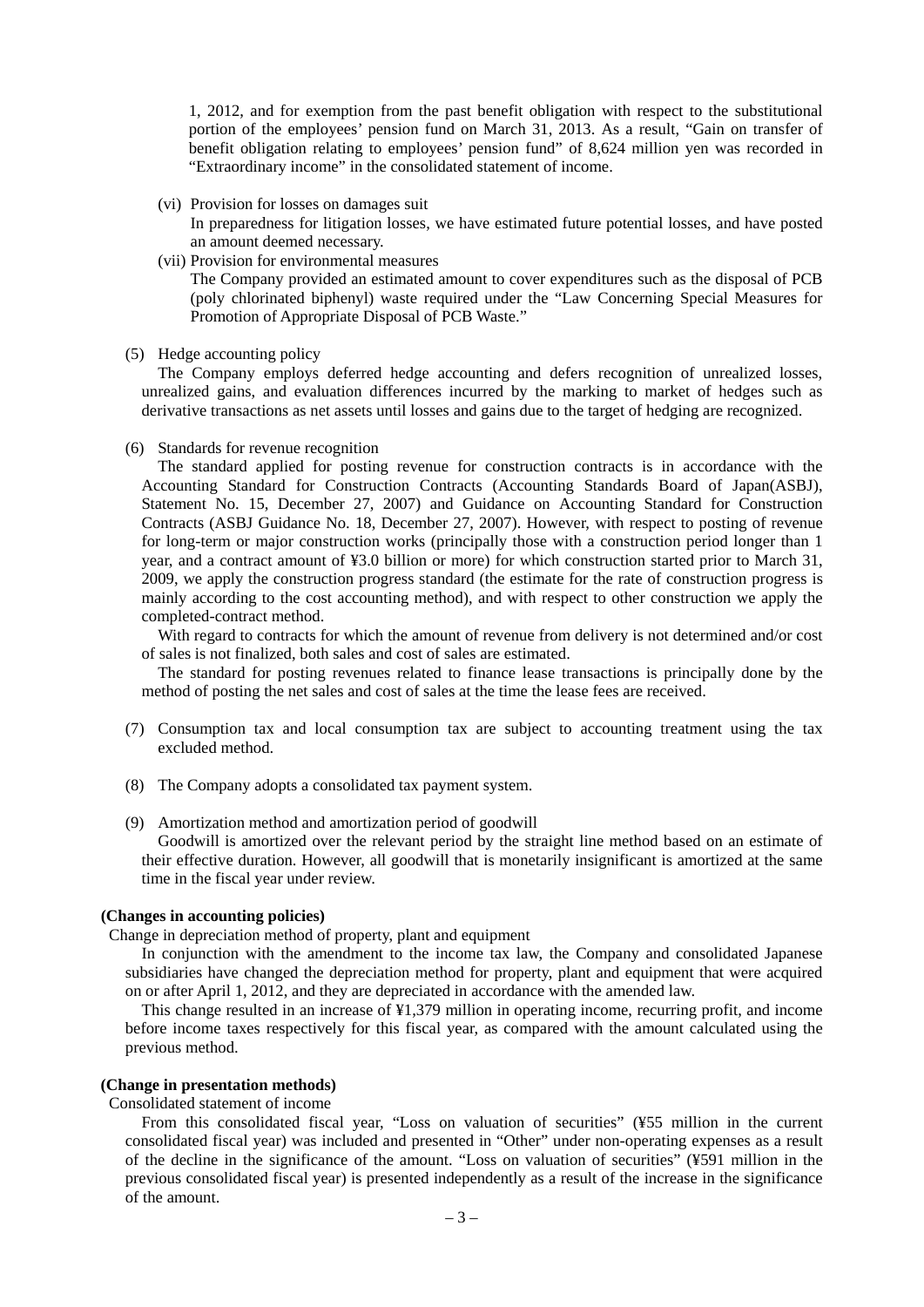#### **(Unapplied accounting standards, etc.)**

"Accounting Standard for Retirement Benefits" (ASBJ Statement No. 26, May 17, 2012) and "Guidance on the Accounting Standard for Retirement Benefits" (ASBJ Statement No. 25, May 17, 2012)

(1) Summary

Revising these standards has allowed us to apply a method in which actuarial differences and prior service cost are recognized in net assets in the consolidated balance sheet after adjusting for a tax effect and amounts indicating the reserve status are recorded as liabilities or assets. In addition, with regard to the method for periodically allocating estimated retirement benefits, the benefit calculation standard as well as the method of allocating to each period by the straight-line method have become applicable. The calculation method for discount rates has also been revised.

(2) Scheduled date of application

The above change will be applied for the fiscal term ending in March 2014 and later. Because the interim measures are stipulated in the said accounting standards, these changes will not be applied retroactively to the consolidated financial statements for prior years.

(3) Effects of the application of the said accounting standards, etc.

The effects of the application on the balance sheets at the time of preparation of consolidated financial statements are under assessment.

#### **(Notes to Consolidated Balance Sheet)**

1. The amounts presented are rounded down to the nearest unit.

| 2. | Accumulated depreciation of property, plant and equipment                       | $\text{\#}697,289$ million           |
|----|---------------------------------------------------------------------------------|--------------------------------------|
| 3. | Assets pledged as collateral                                                    |                                      |
|    | Accounts receivable-trade                                                       | ¥49,910 million                      |
|    | Buildings and structures                                                        | ¥82 million                          |
|    | Securities held for investment purpose                                          | $¥14$ million                        |
|    | Other                                                                           | $\angle 13$ million                  |
|    | Besides those mentioned above, shares of affiliates in the amount of ¥30        |                                      |
|    | million, which are eliminated in consolidated financial statements, are offered |                                      |
|    | in security (revolving pledge).                                                 |                                      |
|    | Liabilities relating to collateral                                              |                                      |
|    | Short-term borrowings                                                           | $430,748$ million                    |
|    | Long-term debt                                                                  | $\text{\#}140$ million               |
|    | Other                                                                           | ¥3 million                           |
| 4. | Guarantee obligations for bank loans of subsidiaries and                        |                                      |
|    | affiliates, etc. and employees                                                  | $\text{\textsterling}30,396$ million |

#### **(Notes to Consolidated Statement of Income)**

1. The amounts presented are rounded down to the nearest unit.

#### 2. Loss on impairment of fixed assets

(1) Outline of the asset group that recognized an impairment loss

| Jse.        | Place                     | Type                                 |
|-------------|---------------------------|--------------------------------------|
| Idle assets | Funabashi City, Chiba     | Buildings and structures             |
| Idle assets | Higashinada-ku, Kobe City | Buildings and structures, land, etc. |

(2) Method for classifying individual asset groups Classification of individual asset groups is conducted principally on the basis of operating activities, and significant leasing assets and idle assets are treated individually as a specific asset group.

- (3) Developments that led to the recognition of an impairment loss Certain assets experienced a loss of usability. Accordingly, the Company lowered the book values of the relevant assets to recoverable amounts.
- (4) Method for computation of recoverable amount A recoverable amount is estimated by the net sale price or the use value. The net sale price is determined based on the real estate appraisal or the assessed value for real estate tax, and the use value is computed based on future cash flow.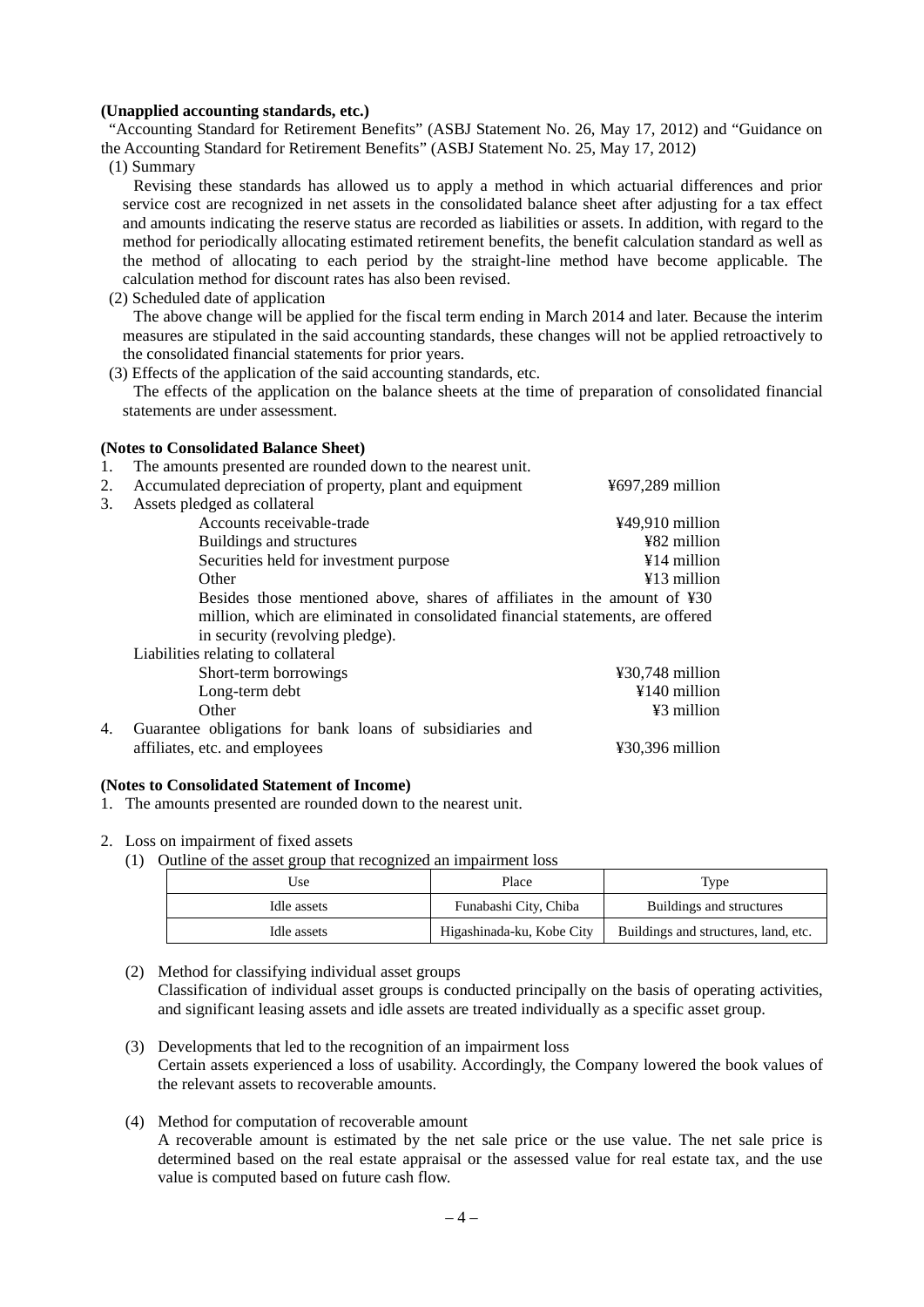#### (5) Amount of impairment loss

The amount of ¥363 million for impairment loss was posted under extraordinary losses as impairment loss, and the breakdown of the types of fixed assets is as follows.

| Buildings and structures | ¥246 million                              |
|--------------------------|-------------------------------------------|
| Land, etc.               | $\text{\textsterling}116 \text{ million}$ |
| Total                    | ¥363 million                              |

#### **(Notes to Consolidated Statement of Changes in Net Assets)**

1. The amounts presented are rounded down to the nearest unit.

2. Total number of shares outstanding as of end of the fiscal year under review

Common stock 1,671,892,659 shares

3. Dividends

| Resolution                                             | Total dividend<br>(million yen) | Dividend per share<br>(ven) | Record date    | Effective date |
|--------------------------------------------------------|---------------------------------|-----------------------------|----------------|----------------|
| General Meeting of<br>Shareholders on<br>June 27, 2012 | 8.359                           |                             | March 31, 2012 | June 28, 2012  |
|                                                        |                                 |                             |                |                |

| Scheduled date of<br>resolution                        | Total dividend<br>(million yen) | Dividend per share<br>'yen) | Record date    | Effective date |
|--------------------------------------------------------|---------------------------------|-----------------------------|----------------|----------------|
| General Meeting of<br>Shareholders on<br>June 26, 2013 | 8.358                           |                             | March 31, 2013 | June 27, 2013  |

#### **(Notes to financial instruments)**

1. Matters regarding financial instruments

KHI Group raises necessary funds, in light of its business plans; for long-term working capital and capital expenditure funds the Group predominantly raises funds through bank loans and issuance of corporate bonds, for short-term working capital it raises funds through bank loans and issuance of short-term bonds (electronic commercial paper), and so forth. Temporary surplus funds are invested in highly secure financial assets. We use derivatives to avoid risks described hereunder and do not engage in speculative transactions.

Operating receivables, namely, trade receivables are exposed to counterparty credit risk. The currency exchange risk of the debts and credits in foreign currencies which arise from global business operations is hedged by using foreign exchange forward contracts and currency swaps, and so forth. in principle against the net amount of the debts and credits in the foreign currency. Investments in securities are mainly shares of corporations which we have business dealings with, and of these investments, those shares that are listed are exposed to the risk of market price fluctuations.

Most trade payables, which are operating liabilities, have maturities of less than one year. Some of those are denominated in foreign currencies due to the import of materials, and so forth, and although they are exposed to the risk of currency fluctuation, most are within the limit of the balance of accounts receivable in the same foreign currency. Debts payable composed of loans, corporate bonds, and lease obligations related to finance lease transactions are raised for the purpose of securing working capital and capital expenditure funds, and the longest maturity from the date of settlement is about nine years. Some of those instruments have floating interest and are denominated in foreign currencies and are therefore exposed to the risk of interest rate and currency exchange fluctuations, however we hedge those risks as required by using derivatives transactions (interest rate swaps and currency swaps).

Derivative transactions are transactions which include exchange forward contracts and currency options and currency swaps transactions for the purpose of hedging exchange fluctuation risks of the debts and credits in foreign currencies, and interest rates swap transactions and so forth. for the purpose of hedging interest fluctuation risks of debts payable.

2. Matters concerning fair market value, etc. of financial instruments

The prices recorded in the consolidated balance sheet, fair market value and the difference between those as of the end of this consolidated fiscal year are as follows.

(Unit: million yen)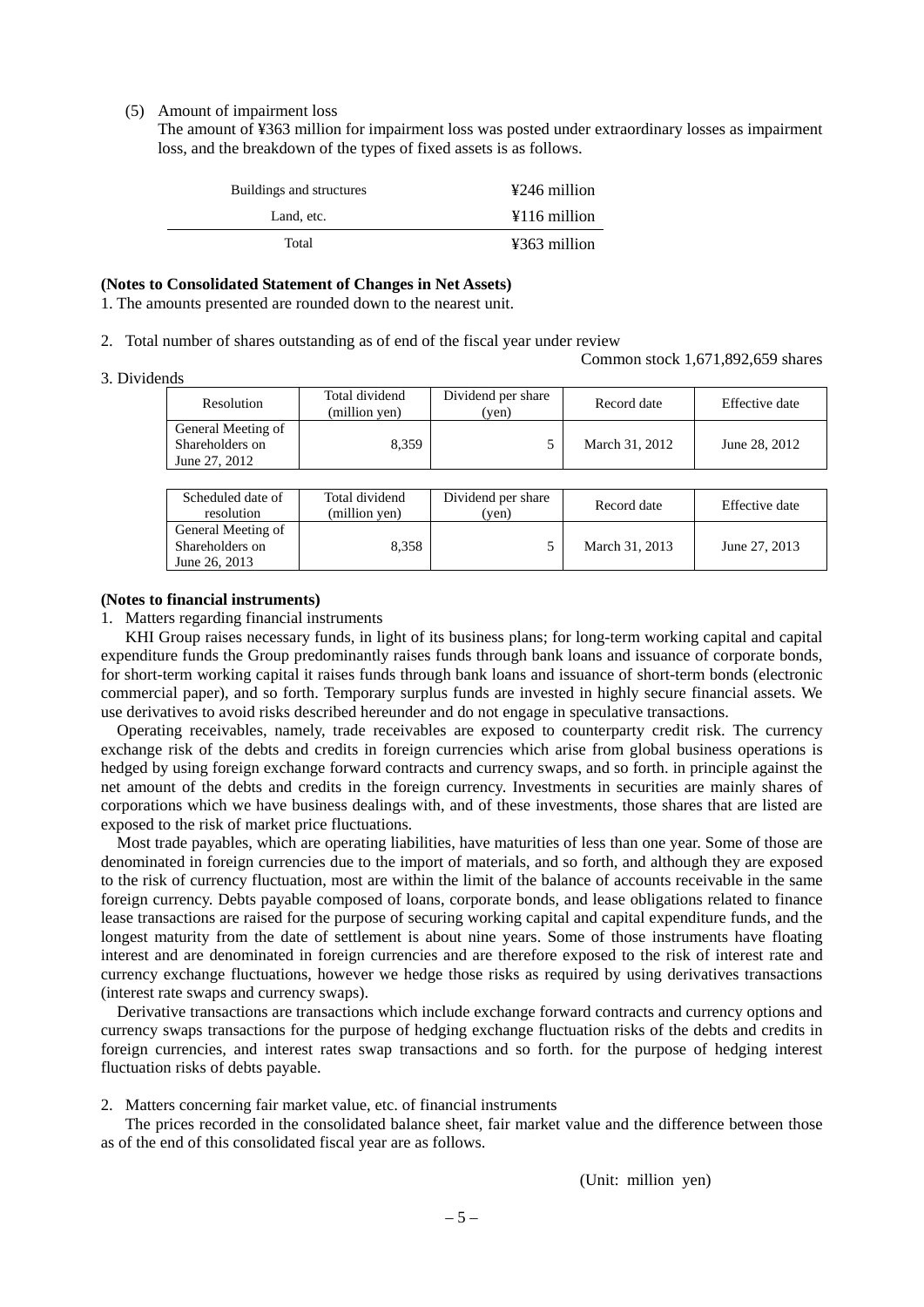|                              | Price recorded in<br>the consolidated<br>balance sheet( $*$ ) | Fair market<br>$value(*)$ | Difference |
|------------------------------|---------------------------------------------------------------|---------------------------|------------|
| Cash on hand and in banks    | 38,525                                                        | 38,525                    |            |
| Trade receivables<br>2)      | 432,649                                                       | 432,619                   | (29)       |
| (3) Short-term and long-term | 14,875                                                        | 14,867                    | (8)        |
| investment securities        |                                                               |                           |            |
| (4) Trade payables           | [281,062]                                                     | [281,062]                 |            |
| Short-term borrowings<br>(5) | [213,510]                                                     | [213, 510]                |            |
| (6) Commercial papers        | [6,000]                                                       | [6,000]                   |            |
| Current bonds payable        | [10,000]                                                      | [10,000]                  |            |
| (8) Bonds payable            | [70,000]                                                      | [71, 627]                 | (1,627)    |
| (9) Long-term debt           | [184, 362]                                                    | [183, 641]                | 720        |
| (10) Derivative transactions | [31, 883]                                                     | [31, 883]                 |            |

(\*) Figures which are posted as liabilities are shown in [ ].

(Note 1) Matters concerning the method for calculating the fair market value of financial instruments and marketable securities and derivatives transactions

(1) Cash on hand and in banks

These instruments can be settled within short term and fair market value is roughly equal to book value, therefore the fair market value is stated at book value.

(2) Trade receivables

Trade receivables are grouped into a specified period, and are stated at present value calculated by the discount rate, which takes into account the respective period and credit risk.

- (3) Short-term and long-term investment securities
	- The fair market value for these securities is stated at the price listed on the exchange.
- (4) Trade payables, (5) Short-term borrowings, (6) Commercial papers, (7) Current bonds payable These instruments can be settled within short term and fair market value is roughly equal to book value, therefore the fair market value is stated at book value.
- (8) Bonds payable

The fair market value of these instruments is stated at market price.

(9) Long-term debt

The fair market value of long-term debt is determined by discounting the total of principal and interest by the interest rate on similar new debt.

(10) Derivatives transactions

The fair market value of derivatives is stated at the forward exchange rate or the price offered by the trading financial institution. Of instruments subject to hedge accounting, those which are subject to appropriation of forward exchange contracts are stated in association with hedged trade receivables, and trade payables. Their fair market value is therefore included in the fair market value of the relevant trade receivables, and trade payables. Instruments subject to special treatment such as interest rate swaps are stated in association with hedged long-term debt and their fair market value is therefore included in the fair market value of the relevant long-term debt.

(Note 2) Shares of affiliates, investments in affiliates and unlisted stocks, and investments in silent partnerships (amount recorded in the consolidated balance sheet was ¥60,268 million) are not included in the table above, as it is deemed to be extremely difficult to ascertain fair market value because those instruments have no market prices, and it is not possible to estimate their future cash flows.

### **(Notes to per share information)**

| 1. Net assets per share | ¥ 202.32 |
|-------------------------|----------|
| 2. Net income per share | ¥ 18.46  |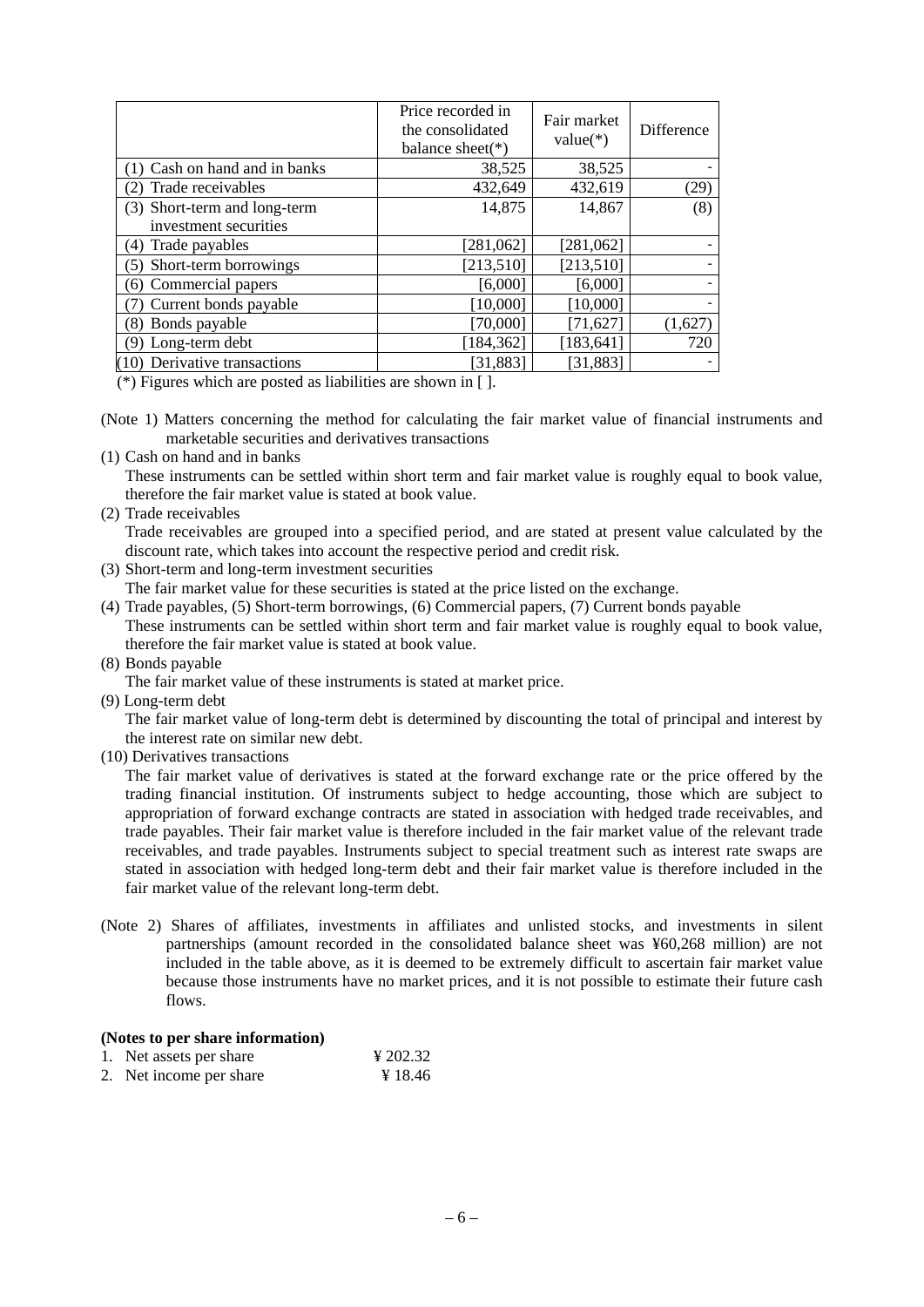# **Notes to the Non-consolidated Financial Statements**

## **(Notes to significant accounting policies)**

- 1. Marketable securities are evaluated by the following methods:
	- (1) Investment securities of subsidiaries and affiliates
		- Stated at cost using the moving-average method
	- (2) Other marketable securities
		- ・ Securities with market quotations
			- Stated at market based on the market price on the settlement date of the fiscal year.
				- Evaluation differences are all charged to net assets, and the amount obtained by subtracting the amount of tax effect from the total amount of the evaluation difference is represented in the section of net assets as "Net unrealized gains on securities."
			- The cost of sales is calculated chiefly by the moving average method.
			- ・ Securities without market quotations Stated at cost using the moving average method Trading securities and held-to-maturity bonds are not held by the Company.
- 2. Inventories are stated at cost using the specific identification method and the moving-average method (a method for lowering the book value due to deterioration of profitability)
- 3. Derivatives are stated at market
- 4. Property, plant and equipment are subject to depreciation conducted by the following methods:
	- (1) Other than leased assets

The Company mainly employs the declining balance method for depreciation. However, the straight line method is used for buildings acquired on April 1, 1998, or thereafter (excluding buildings fixtures).

(2) Leased assets

The leased assets involved in finance lease transactions that do not involve transfer of ownership are subject to the straight-line method, whereby the leasing period is deemed to be the duration of useful life and the residual value as zero.

With respect to finance lease transactions not involving the transfer of ownership undertaken prior to the first year of implementation of the revision of the lease accounting standards, the Company continues to apply accounting treatment similar to that for ordinary operating leasing transactions.

- 5. Intangible assets are subject to amortization conducted by the following methods:
	- (1) Other than leased assets

The straight line method is used. The Company's own software (used by the Company) is subject to amortization based on the period of internal use (five years).

(2) Leased assets

The leased assets involved in finance lease transactions that do not involve transfer of ownership are subject to the straight-line method, whereby the leasing period is deemed to be the duration of useful life and the residual value as zero.

With respect to finance lease transactions not involving transfer of ownership undertaken prior to the first year of the implementation of the revision of the lease accounting standards, the Company continues to apply an accounting treatment similar to that for ordinary operating leasing transactions.

- 6. The Company applies the revised accounting standards for transactions denominated in foreign currencies (*Opinion Concerning the Revision of Accounting Standards for Transactions Denominated in Foreign Currencies* issued by the Business Accounting Deliberation Council on October 22, 1999) as standards for translation of assets and liabilities denominated in foreign currencies into yen.
- 7. Standards of accounting for provisions
	- (1) Allowance for doubtful receivables
		- In order to provide losses due to doubtful receivables, an amount based on the historical write-off rate is recorded for ordinary receivables, and the necessary amount based on the estimated recoverability of individual cases is recorded for specified receivables such as doubtful receivables.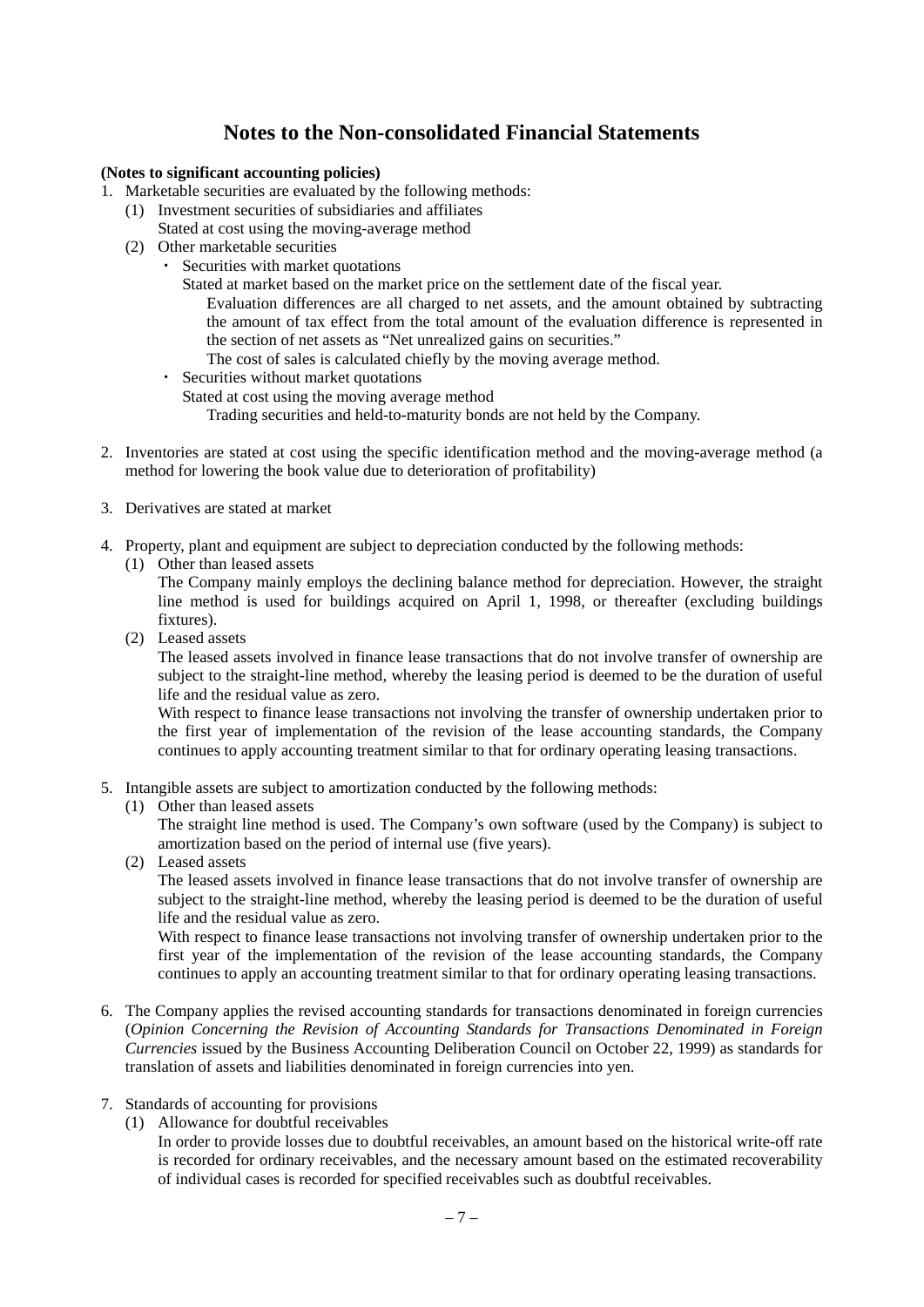#### (2) Accrued bonuses

The Company has recorded a provision based on the estimated amount of payments in order to cover the bonus payouts to employees in accordance with the Company's Rules for Bonus Payment

- (3) Provision for product warranties A provision is recorded for expenditures for warranties concerning construction contracts based on past experience or on estimations of individual cases.
- (4) Provision for losses on construction contracts A provision for an estimated amount of losses is recorded for the next fiscal year and thereafter concerning construction works which are anticipated to incur significant losses and which allow reasonable estimation of the loss incurred at the end of this fiscal year among those construction works that have not been delivered as of the end of the fiscal year.
- (5) Employees' retirement and severance benefits A provision is recorded for the amount deemed to have been incurred as of this fiscal year-end based on the estimated retiree benefits and plan assets as of this fiscal year-end (including the pension trust) to cover employee retirement benefits. Actuarial differences are expensed by the straight-line method over a period of ten years commencing from the following fiscal year, and past service liabilities are expensed by the straight-line method over a period of ten years commencing from the current fiscal year.
- (6) In preparedness for litigation losses, we have estimated future potential losses, and have posted an amount deemed necessary.
- (7) Provision for environmental measures The Company provided an estimated amount to cover expenditures such as the disposal of PCB waste required under the "Law Concerning Special Measures for Promotion of Appropriate Disposal of PCB (poly chlorinated biphenyl) Waste."

## 8. Hedge accounting policy

The Company employs deferred hedge accounting and defers recognition of unrealized losses, unrealized gains, and evaluation differences incurred by the marking to market of hedges such as derivative transactions as net assets until losses and gains due to the target of hedging are recognized.

9. Standards for revenue recognition

The standard applied for posting revenue for construction contracts is in accordance with the Accounting Standard for Construction Contracts (ASBJ Statement No. 15, December 27, 2007) and Guidance on Accounting Standard for Construction Contracts (ASBJ Guidance No. 18, December 27, 2007). However, with respect to posting of revenue for long-term or major construction works (those with a construction period longer than 1 year, and a contract amount of ¥3.0 billion or more) for which construction started prior to March 31, 2009 we apply the construction progress standard (the estimate for the rate of construction progress is mainly according to the cost accounting method), and with respect to other construction we apply the completed-contract method. With regard to contracts for which the amount of revenue from delivery is not determined and/or cost of sales is not finalized, both sales and cost of sales are estimated.

- 10. Consumption tax and local consumption tax are subject to the accounting treatment using the tax excluded method.
- 11. We adopt a consolidated tax payment system.

# **(Changes in accounting policies)**

Change in depreciation method of property, plant and equipment

In conjunction with the amendment to the income tax law, the Company has changed the depreciation method for property, plant and equipment that were acquired on or after April 1, 2012 and they are depreciated in accordance with the amended law.

This change resulted in an increase of ¥1,230 million in operating income, recurring profit, and income before income taxes respectively for this fiscal year, as compared with the amount calculated using the previous method.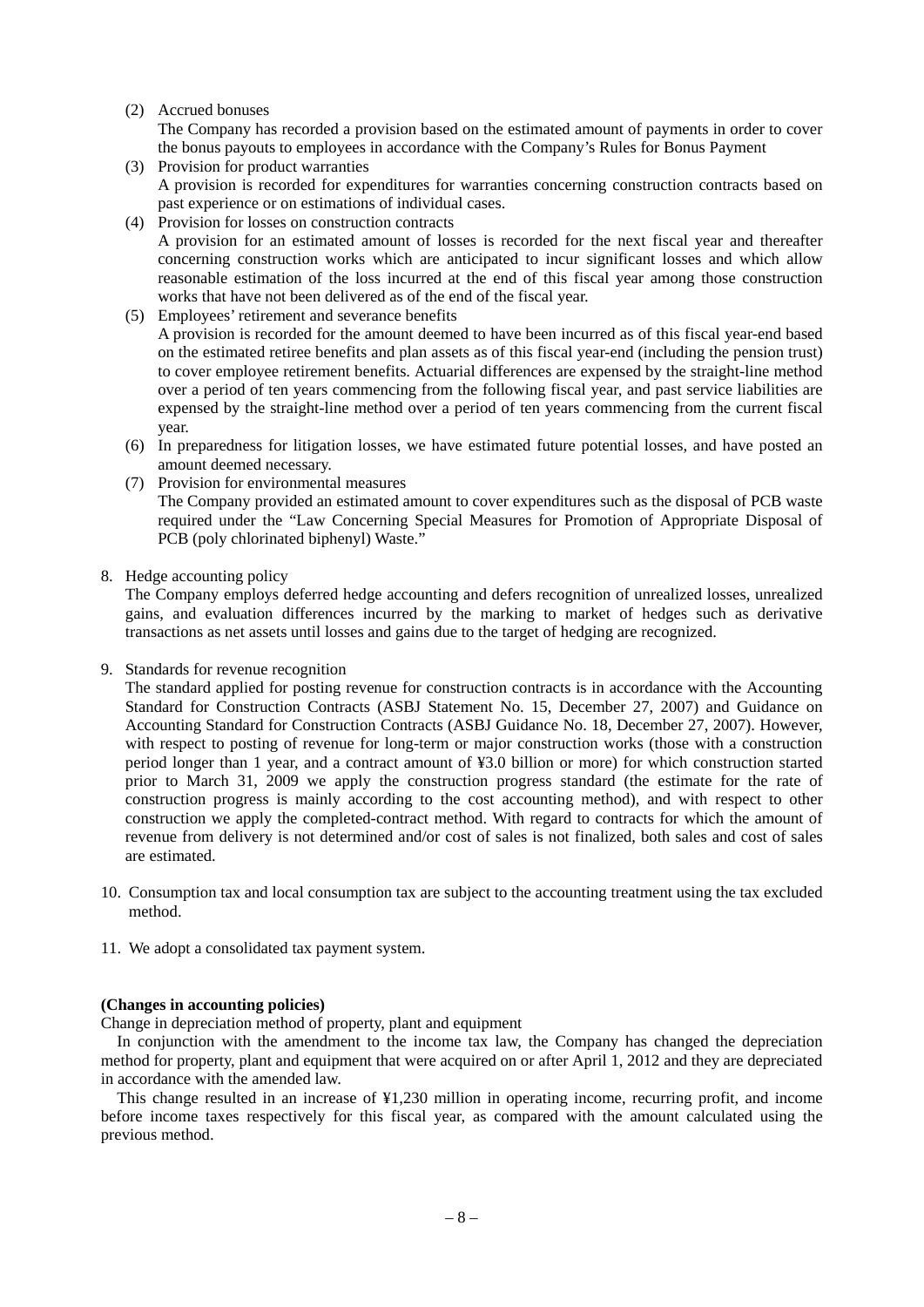## **(Change in presentation methods)**

Non-consolidated Balance Sheet

"Lease investment assets" (¥2,652 million in the previous consolidated fiscal year) and "Derivatives liabilities" (¥6,238 million in the previous consolidated fiscal year) are presented independently as a result of the increase in the significance of the amounts.

Non-consolidated statement of income

From this consolidated fiscal year, "Loss on valuation of securities" (¥53 million in the current consolidated fiscal year) was included and presented in "Other" under non-operating expenses as a result of the decline in the significance of the amount. "Gain on sales of securities" (¥593 million in the previous consolidated fiscal year) is presented independently as a result of the increase in the significance of the amount.

# **(Notes to Non-Consolidated Balance Sheet)**

|    |     | (Trotes to Tron-Consondated Dalance Sheet)                       |                            |
|----|-----|------------------------------------------------------------------|----------------------------|
| 1. |     | The amounts presented are rounded down to the nearest unit.      |                            |
| 2. |     | Accumulated depreciation of property, plant and equipment        | $\text{\#528,253}$ million |
| 3. |     | Monetary receivables from and payables to affiliates             |                            |
|    |     | Short-term monetary assets                                       | $¥189,773$ million         |
|    |     | Long-term monetary assets                                        | ¥6,795 million             |
|    |     | Short-term monetary liabilities                                  | ¥147,742 million           |
| 4. |     | Asset pledged as collateral and liability relating to collateral |                            |
|    | (1) | Assets pledged as collateral                                     |                            |
|    |     | Investment securities                                            | ¥41 million                |
|    |     | <b>Buildings</b>                                                 | ¥82 million                |
|    |     | Total                                                            | ¥123 million               |
|    | (2) | Liability relating to collateral                                 |                            |
|    |     | Long-term debt (due for repayment within one year)               | $\angle 13$ million        |
|    |     | Long-term debt                                                   | $\text{\#}140$ million     |
| 5. |     | Guarantee liability for bank borrowings by affiliates            |                            |
|    |     | and employees                                                    | ¥38,763 million            |
|    |     | (Notes to Non-consolidated Statement of Income)                  |                            |
| 1. |     | The amounts presented are rounded down to the nearest unit.      |                            |
|    |     | 2. Transactions with affiliates                                  |                            |

| $\mathcal{L}$ . Transactions with animates     |                               |
|------------------------------------------------|-------------------------------|
| Net sales                                      | $\frac{1}{2}$ 349.263 million |
| <b>Purchases</b>                               | $\frac{1}{2}$ 161.390 million |
| Transactions other than operating transactions | $\frac{1}{2}$ 35.365 million  |
| 3. Loss on impairment of fixed assets          |                               |

(1) Outline of the asset group that recognized an impairment loss

| Use         | Type<br>Place             |                          |
|-------------|---------------------------|--------------------------|
| Idle assets | Funabashi City, Chiba     | Buildings, etc.          |
| Idle assets | Higashinada-ku, Kobe City | Buildings and land, etc. |

- (2) Method for classifying individual asset groups Classification of individual asset groups is conducted principally on the basis of operating activities, and significant leasing assets and idle assets are treated individually as a specific asset group.
- (3) Developments that led to the recognition of an impairment loss Certain assets experienced loss of usability. Accordingly, the Company lowered the book values of the relevant assets to recoverable amounts.
- (4) Method for computation of recoverable amount A recoverable amount is estimated by the net sale price or the use value. The net sale price is determined based on the real estate appraisal or the assessed value for real estate tax, and the use value is computed based on future cash flow.
- (5) Amount of impairment loss

The amount of ¥363 million for impairment loss was posted under extraordinary losses as impairment loss, and the breakdown of the types of fixed assets is as follows.

| <b>Buildings</b> |   | ¥246 million                   |
|------------------|---|--------------------------------|
| Land, etc.       |   | $\text{\#}116 \text{ million}$ |
| Total            |   | ¥363 million                   |
|                  | ⌒ |                                |